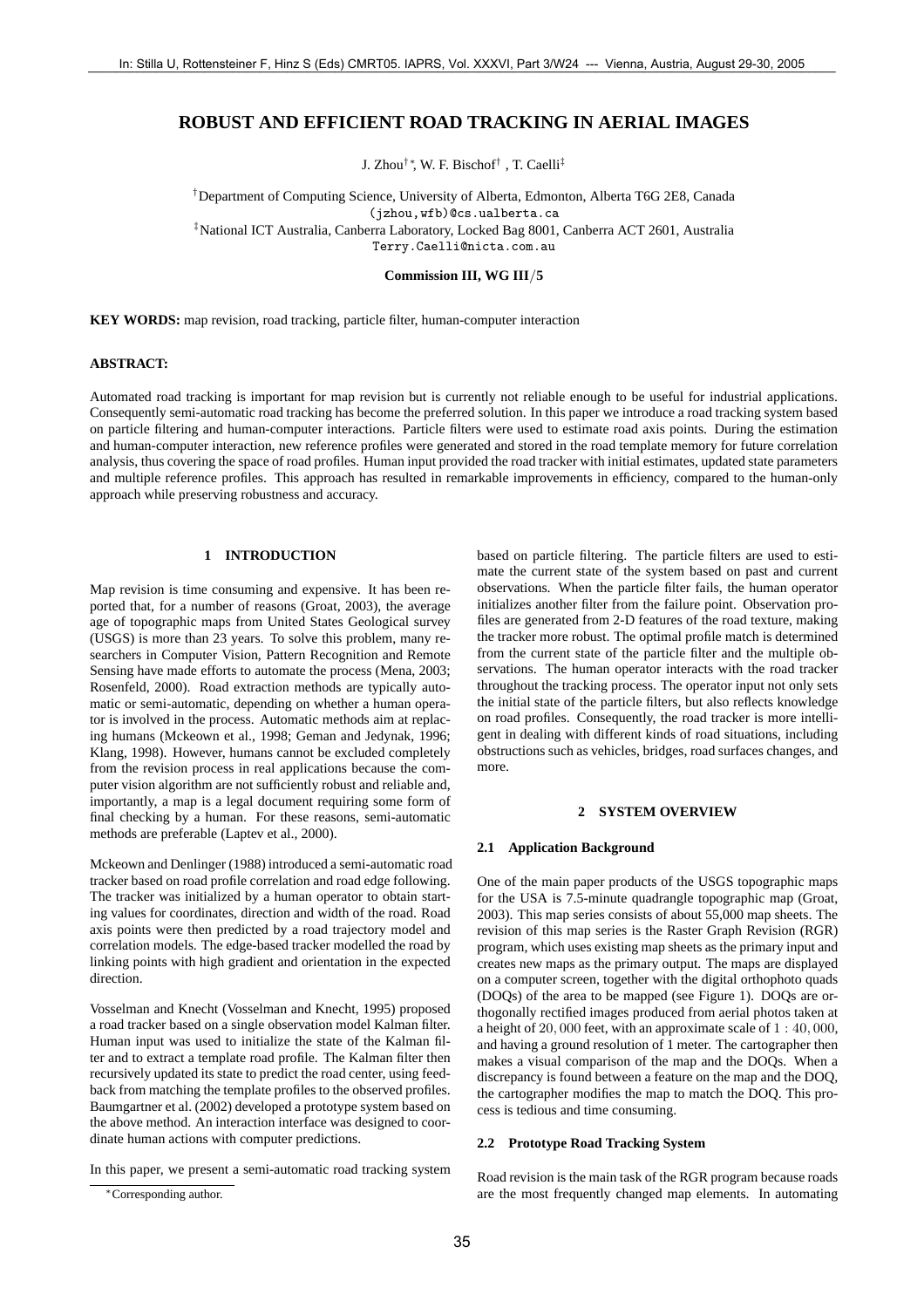

Figure 1: Map revision environment. Here previous map layers are aligned with current digital image data.

this process, most road tracking methods make the following assumptions about road characteristics (Vosselman and Knecht, 1995):

- roads are elongated,
- road surfaces are usually homogeneous,
- there is adequate contrast between road and adjacent areas.

However, these assumptions are not always true. In curved areas or ramps, the road may not be elongated. The road surface may be built of various materials that appear quite different in the images. Background objects such as trees, houses, vehicles and shadows may occlude the road surface and may strongly influence the road appearance. Road surfaces may not have adequate contrast with the adjacent areas because of road texture, lighting, and weather conditions. Furthermore, the resolution of the aerial images has a significant impact on the computer vision algorithms. Figure 2 shows a typical example of an image extracted from DOQ to provide information for map revision purposes.



Figure 2: An image sample extracted from DOQ: 663 by 423 pixels.

The architecture of the proposed system is shown in Figure 3. The system is composed of preprocessing and tracking modules. Human and machine interact during the production process. The tracking results and the reference profiles extracted from human input are stored so that the computer-based tracking module can access them when necessary.

# **3 PREPROCESSING**

The preprocessing module consists of three components, image smoothing, road width estimation, and initial reference-profile



Figure 3: Prototype of the proposed system.

extraction. In the smoothing step, the input image is convolved with a  $5 \times 5$  Gaussian filter

$$
G = \exp\left(-\frac{x^2 + y^2}{2\sigma^2}\right) \tag{1}
$$

where  $\sigma^2 = 2$ . This filter was used to set the analysis scale and to reduce high frequency noise.

## **3.1 Road Width Estimation**

Road width determines whether road profiles can be correctly extracted or not. In previous semi-automatic road trackers, the road width was typically entered by the human operator (Mckeown and Denlinger, 1988; Vosselman and Knecht, 1995; Baumgartner et al., 2002). In our system, the road width is estimated automatically, and the human operator only focuses on road axis points and road directions. This is consistent with the operations of road revision in RGR systems. A road segment is entered by the human operator with two consecutive mouse clicks, with the axis joining the points defining the road center line. We assume that the roadsides are straight and parallel lines on both sides of the road axis. Road width can be estimated by calculating the distance between the roadsides. Further, knowledge about road characteristics also helps determining road edges because road width varies as a function of road class.

To detect the road edges, we developed a method based on gradient profiles. This edge detector first estimates the true upper and lower bound of the road width, with the USGS road width definitions serving as a reference (USGS, 1996). At each axis point, a profile is extracted perpendicular to the axis. The length of the profile is bounded by the road width limits defined by USGS. The gradient of the profile is calculated, and one point is selected on both sides of the axis point where the maximum gradient is found. The distance between the two points is considered as the road width at this axis point. For a road axis segment with n points, we obtain a function  $f(x)$ 

$$
f(x_i) = number of times x_i appears, \quad 1 \le i \le n \tag{2}
$$

where  $x_i$  is the road width value extracted above. *n* depends on the road width limit from USGS and the complexity of the road conditions. Because the image resolution is 1 meter,  $x_i$  correspond to road width of  $x_i$  meters. Searching for an  $x^*$  where

$$
f(x^*) = \arg\max_{x} f(x_i) \qquad 1 \le i \le n \tag{3}
$$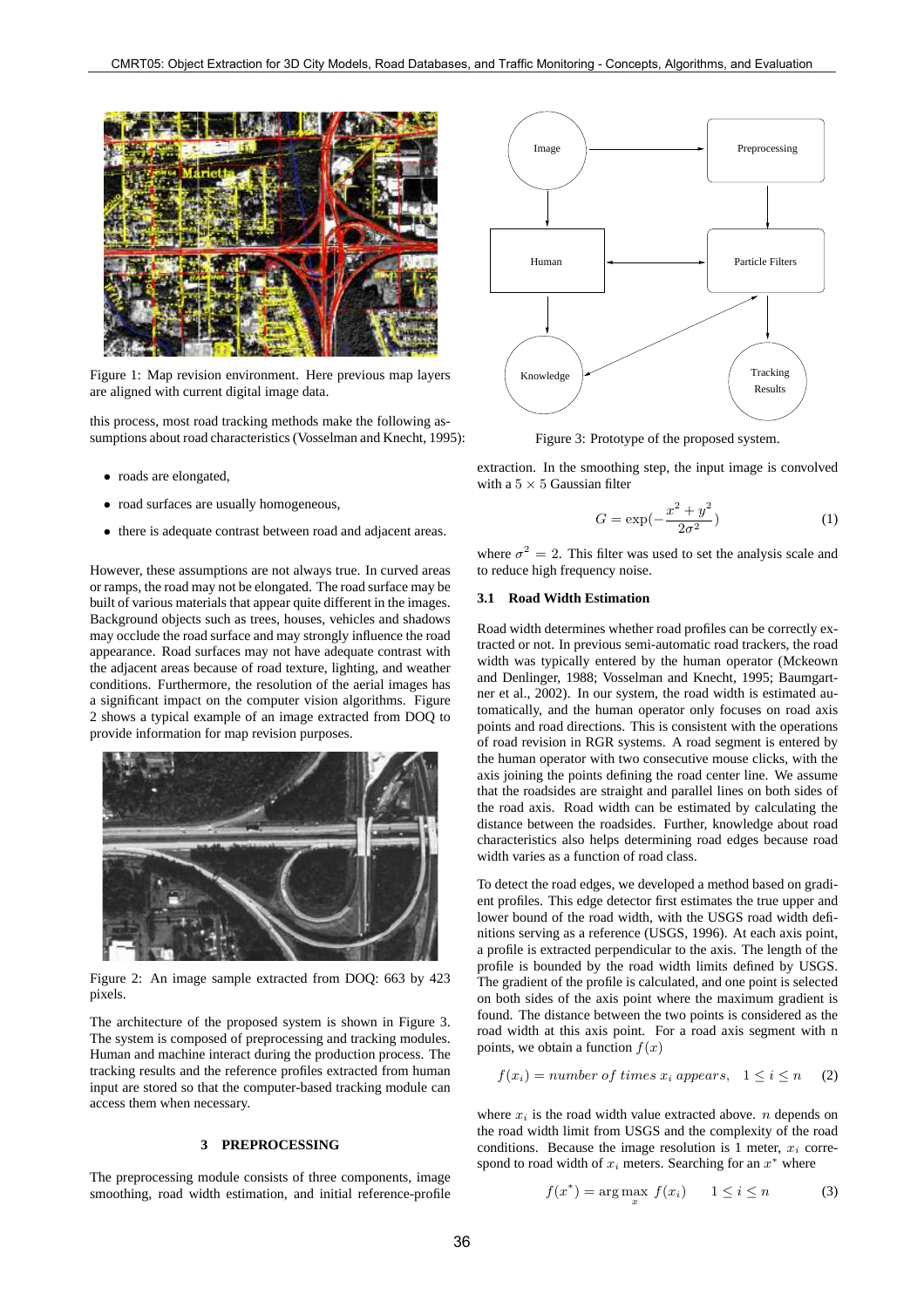yields a dominant road width that appears most of the time. Then new road bounds are calculated using the functions

$$
lb = x^* - e \text{ and } ub = x^* + e \tag{4}
$$

where  $lb$  is the new lower bound,  $ub$  is the new upper bound, and  $e = 4$  is an empirical value that is proved to be suitable for this application through experiments.

Using the new bounds, the edge detector determines the new road width at each axis point and computes the average as the final road width for profile matching. Figure 4(c) shows how the gradient profile based method generated the edges when the Canny edge detector failed (Canny, 1986).



Figure 4: Road edge detection results. (a) Cropped image from DOQ with human input (white blocks). (b) Result of Canny edge detector - notice the multiple road edges. (c) Result of gradient profile based detector - showing just one pair of road edges.

## **3.2 Reference Profile Extraction**

An initial reference profile is extracted from the road segment entered by the human operator. Later, new profiles are extracted and placed into a profile list for further use. Like the extraction of gradient profile in edge detection, a reference profile is extracted at each axis point. Thus, we get a profile sequence that contains the road surface texture information, which may include occluding objects.

For a sequence of road profiles  $P = [p_1p_2...p_n]$ , profile extraction proceeds as follows. First, an average profile is calculated. Then each profile in the sequence is cross correlated with the average profile. Whenever the correlation coefficient is below a threshold, the profile is removed from the sequence. The algorithm iterates through all the profiles until a new profile sequence is generated. The average profile of the new sequence is taken as the final road segment profile.

## **Algorithm:** REFPROFILE( $P = [p_1p_2...p_n]$ )

$$
\bar{p} \leftarrow \frac{\sum_{i=1}^{n} p_i}{n}
$$
\n**for each**  $p_i$ \n
$$
r(p_i, \bar{p}) \leftarrow \text{correlation coefficient of } p_i \text{ and } \bar{p}
$$
\n**if**  $r(p_i, \bar{p})$  is smaller than a threshold\n
$$
P \leftarrow P - p_i
$$
\n**end if**\n
$$
\bar{p} = \frac{\sum_{i=1}^{m} p_i}{m}
$$

# **4 ROAD TRACKING**

The state evolution of the tracking process can be modelled by

$$
\mathbf{x}_k = \mathbf{f}_k(\mathbf{x}_{k-1}, \mathbf{v}_{k-1}) \qquad k \in \mathbb{N} \tag{5}
$$

where  $x_k$  is the state at time k,  $v_k$  is the process noise, and  $f_k$  is a function of  $\mathbf{x}_{k-1}$  and  $\mathbf{v}_{k-1}$ .

Given an observation sequence  $z_{1:k}$ , the tracker recursively estimates  $x_k$  the prior probability density function  $p(x_k|x_{k-1})$  and the posterior probability density function  $p(\mathbf{x}_k|\mathbf{z}_{1:k})$ . The relationship between observations and states is defined by

$$
\mathbf{z}_k = \mathbf{h}_k(\mathbf{x}_k, \mathbf{n}_k) \qquad k \in \mathbb{N} \tag{6}
$$

where  $n_k$  is the measurement noise.

Depending on the properties of the state evolution and the posterior density, the tracking problem can be solved with different approaches, such as Kalman filters, hidden Markov models, extended Kalman filters and particle filters (Kalman, 1960; Arulampalam et al., 2002).

### **4.1 State Model**

In our road tracking application, we want to track the road axis points using recursive estimation. Vosselman and Knecht (Vosselman and Knecht, 1995) proposed the following state model:

$$
\mathbf{x} = \begin{bmatrix} x \\ y \\ \theta \\ \theta' \end{bmatrix} \tag{7}
$$

where x and y are the coordinates of road axis points,  $\theta$  is the direction of the road, and  $\theta'$  is the change in road direction. The state model is updated by the following non-linear function

$$
\mathbf{x}_{k} = \begin{bmatrix} x_{k-1} + \tau \cos(\theta_{k-1} + \tau \frac{\theta'_{k-1}}{2}) \\ y_{k-1} + \tau \sin(\theta_{k-1} + \tau \frac{\theta'_{k-1}}{2}) \\ \theta_{k-1} + \tau \theta'_{k-1} \\ \theta'_{k-1} \end{bmatrix}
$$
(8)

where  $\tau$  is the interval between time  $k-1$  and k. The deviation of this simplified dynamics and the true road shape are interpreted as the process noise  $v_k$ , whose covariance matrix is  $Q_k$ .

# **4.2 Observation Model**

Observations are obtained by matching the reference profiles and the searching profiles. Observation profiles are extracted perpendicular to the road direction at the position estimated by the state models. To minimize the disturbance from background objects on the road and the road surfaces changes, a heuristic search method is used to search the neighborhood of the estimated points for better matching. Euclidean distances between the matching and searching profiles are calculated. The position with the minimum distance is selected as the optimal observation in this iteration.

In this way, the observation  $z_k$  can be calculated as

$$
\mathbf{z}_k = \left[ \begin{array}{c} x_k - s_k \sin(\theta_k + \alpha_k) \\ y_k + s_k \cos(\theta_k + \alpha_k) \end{array} \right] \tag{9}
$$

where  $s_k$  is a shift from the estimated road axis point and  $\alpha_k$  is a small change to the estimated road direction.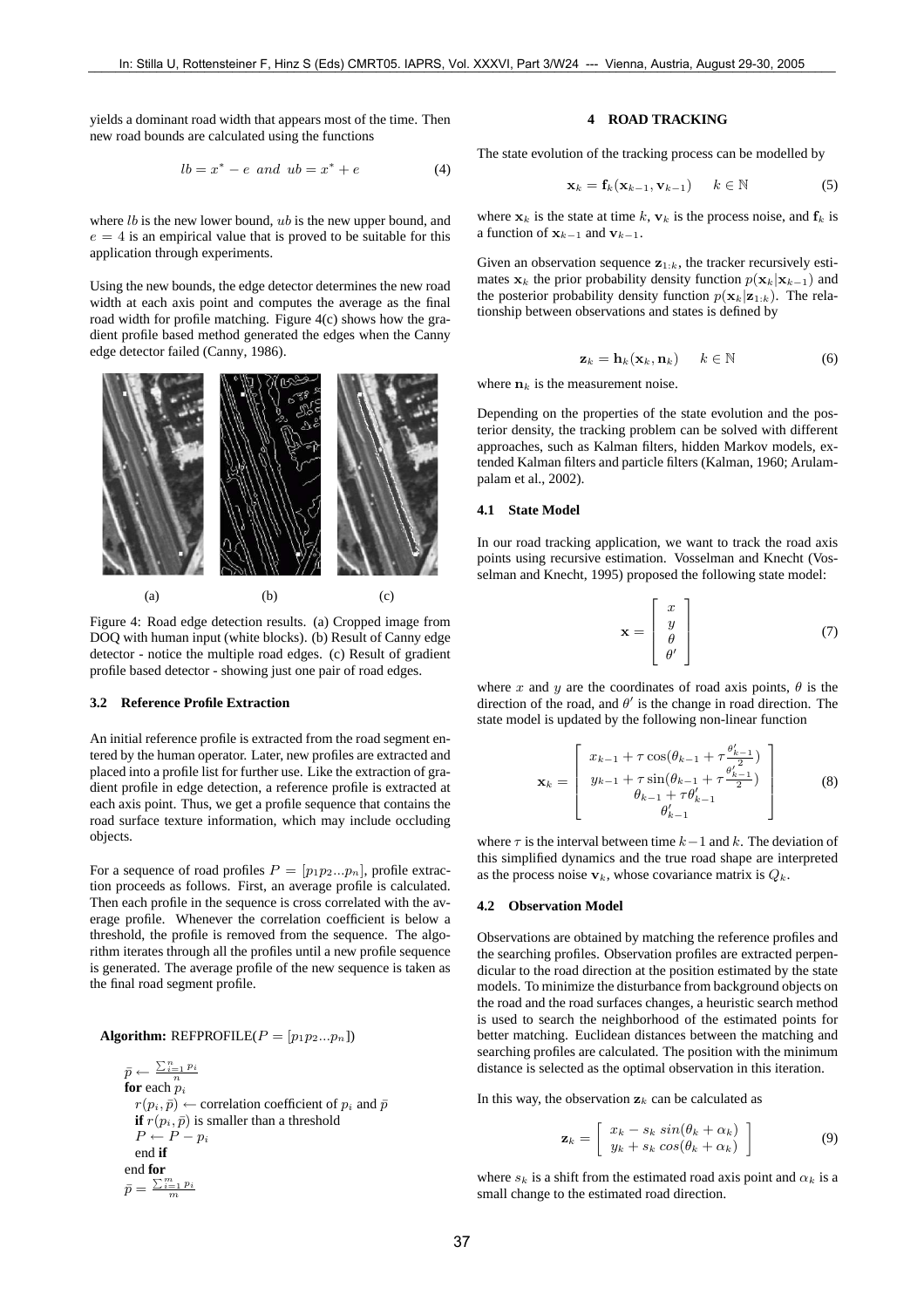#### **4.3 Particle Filtering**

Particle filtering, specifically the CONDENSATION algorithm proposed by Isard and Blake (1998), has been successfully used in modelling non-linear and non-Gaussian processes (Arulampalam et al., 2002; Southall and Taylor, 2001; Lee et al., 2002). The filter approximates the posterior density  $p(\mathbf{x}_k|\mathbf{z}_k)$  by the sample set  $\{s_k^i, \pi_k^i, i = 1, ..., N\}$  at each time step k, where  $\pi_k^i$  is a weight to characterize the probability of the particle  $s_k^i$ .

Given the sample set  $\{s_{k-1}^i, \pi_{k-1}^i, i = 1, ..., N\}$  at time  $k - 1$ , the iteration of the particle filter can be summarized as follows:

- 1. Construct cumulative density functions  ${c_{k-1}^i}$  for each sample from the current sample set. Randomly select N samples  $\{x_{k-1}^j, j=1,...,N\}$  according to the density function.
- 2. Update each sample by equation 5 to generate new samples  $\{\mathbf x_k^j, \, j=1,...,N\}$
- 3. Calculate new weights for each sample based on observation  $z_k$ . The weights are normalized and are proportional to the likelihood  $p(\mathbf{z}_k|\mathbf{x}_k^j)$ . In this way, a new sample set  $\{\mathbf s_k^i, \pi_k^i, \, i=1,...,N\}$  is constructed.

Then the estimated state at time  $k$  is

$$
E(\mathbf{x}_k) = \sum_{i=1}^{N} \pi_k^i \mathbf{s}_k^i
$$
 (10)

In our application, we assume that the observation is normally distributed with standard deviation  $\sigma$ , thus the likelihood for the observation has the property

$$
p(\mathbf{z}|\mathbf{x}^j) \propto \frac{1}{\sqrt{2\pi}\sigma} \exp(-\frac{d_j^2}{2\sigma^2})
$$
 (11)

where  $d_j$  is the Euclidean distance between the position of particle  $x^j$  and the observation.

The number of particles is set to 10 times the number of pixels correspond to road width. The initial density of  $p(\mathbf{x}_0)$  is set to be uniformly distributed. The particle filter gradually adjusts the weights of each particle during the evolution process.

# **4.4 Stopping Criteria**

A matching profile can be extracted from the observation model. This profile is cross-correlated with the reference profile. If the correlation coefficient exceeds some threshold (e.g. 0.8 in (Vosselman and Knecht, 1995)), then the observation is accepted. If the coefficient is below the threshold, and some other conditions are met (e.g. a high contrast between the profiles), the observation is rejected. In this case, the particle filter makes another state update based on the current state, and using a larger time interval  $\tau$ , so that the estimated position is jumped over. When multiple jumps occur, the particle filter recognizes it as a tracking failure and returns control back to the human operator (Baumgartner et al., 2002).

However, road characteristics are more complex in real applications. Cross-correlation may not always generate a reliable profile match, which leads to errors in the tracking process. Furthermore, the particle filter may fail frequently because the predicted position may not contain an observation profile that matches the reference profile. The system then requires substantial interactions with the human operator, making the tracking process less efficient and quite annoying.

### **4.5 Improving Robustness**

To improve robustness, we carefully selected the features used in profile extraction. We used two-dimensional road features in observation and reference profiles. In addition to searching along a line perpendicular to the road direction, we also search a line along the road direction. Profiles are extracted in both directions and combined. The parallel profile is useful because greylevels vary very little along the road direction, whereas this is not the case in off-road areas. Thus the risk of off-road tracking is reduced, and, in turn, tracking errors are reduced.

# **4.6 Improving Efficiency**

In previous methods (Vosselman and Knecht, 1995; Baumgartner et al., 2002), each time a new reference profile was extracted, the old reference profile was discarded. In our system, all the reference profiles are retained. Thus, the road tracker gradually accumulates knowledge on road conditions. During profile matching, the latest profile is given the highest priority. When matching fails, the road tracker searches the reference profile list for a match. To reflect the gradual change of the road texture, the reference profile is updated by successful matches, using a weighted sum.

We developed an algorithm to search for the optimal observationreference profile combination. The search space  $V = \langle X, Y, \Theta \rangle$ is defined by the current state  $x$ , where  $X$ ,  $Y$  and  $\Theta$  are bounded by a small neighborhood of x, y and  $\theta$  respectively. The searching algorithm is described below:

**Algorithm:** OPTPROFILE( $P = p_1, p_2, ..., p_n, V$ )

**for** each  $v_i \in V$ extract profile  $p'_i$  at  $v_i$  $c(p'_i, p_1) \leftarrow$ cross correlation coefficient of  $p'_i$  and  $p_1$ end **for**  $c^* = max(c(p'_i, p_1))$ **if**  $c^* > 0.9$ update  $p_1$ return  $v^*$ **else for** each  $p_i'$ **for** each  $p_j \in P, j \neq 1$  $c(p'_i, p_j) \leftarrow \text{cross correlation coefficient}$ of  $p'_i$  and  $p_j$ end **for** end **for**  $c^* = max(c(p'_i, p_j))$ **if**  $c^* > 0.9$  $p^* = p_j$  correspond to  $c^*$ switch  $p_1$  and  $p^*$ return  $v^*$ **else** return rejection end **if** end **if**

Image multi-scaling is known to be useful for improving the efficiency of road tracking. Indeed, humans use multiscale attention in many tasks to focus on important features and reduce distractors(LaBerge, 1995). To simulate such behaviour, we added a scale parameter to the state update model of the particle filters. After a series of successful matches, the scale parameter is increased, the step size is increased, and hence the speed of the tracking process in increased.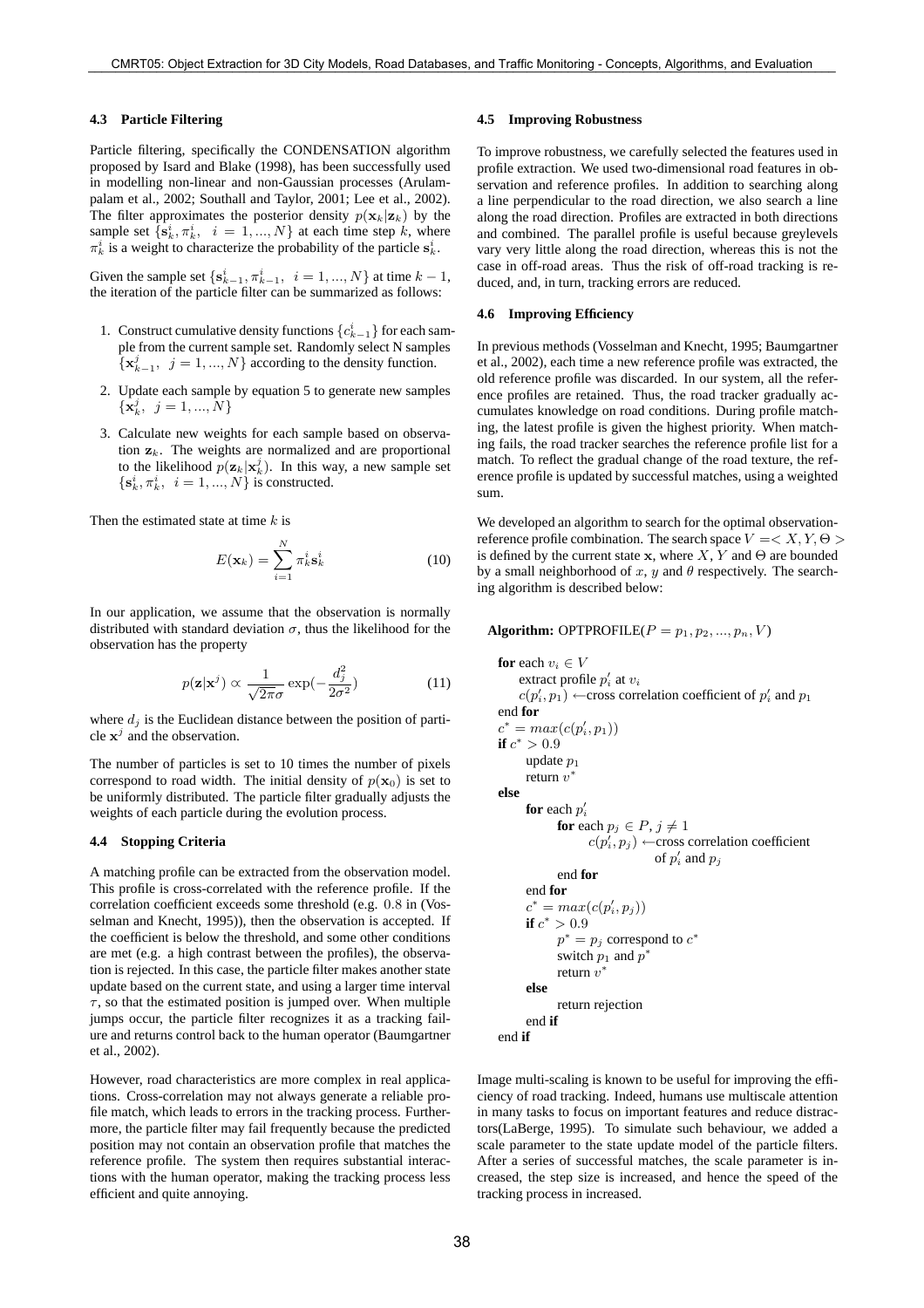## **5 EXPERIMENTS AND EVALUATIONS**

24 images were extracted from DOQs of Marietta, Florida. The images included scenes of trans-national highways, intra-state highways and roads for local transportation. Further, they contained different road types, such as straight roads, curves, ramps, crossings, and bridges. The images also contain various road conditions, including occlusions by vehicles, trees, and shadows.

A trained human operator was required to draw roads by hand in a real map revision environment as used at USGS. The drawing was performed by selecting tools for specific road classes, followed by mouse clicks on the road axis point in the images. Both spatial and temporal information of the human input were recorded, and only inputs on road tracking were kept. This data was used to initialize the particle filters, to regain control when the road tracker had failed, and it was also used to compare performance with the road tracker. A total of 342 human inputs were recorded with a total time of 1167 seconds. Hence each image took on average 48.6 seconds and 14.3 inputs.

Tracking performance was evaluated in three respects, correctness, savings in human input, and savings in plotting time. Correctness has the highest priority because if an error happens, the human operator has to remove the error segment and then draw a new one. This may take longer than the time that was initially saved. The number of human inputs and plotting time are related, hence reducing the number of human inputs also decreases plotting time. Based on the average time for a human input, we get an empirical function to calculate the time cost of the road tracker:

$$
t_c = \begin{cases} t_h & if an error is present, \\ t_t + 4n_h & if no error is present. \end{cases}
$$
 (12)

where  $t_c$  is the total time cost,  $t_h$  is the time cost if plotting by human,  $t_t$  is the time used in tracking by the road tracker, and  $n_h$ is the number of human inputs required during the tracking.

Table 1 shows the performance comparison between our road trackers and a human operator working without the system. The proposed road tracking system demonstrates substantial cost savings in the number of human inputs and the time. On average, human inputs and time cost are reduced by 73.4% and 57.4% using the tracker based on particle filtering.

|                 | human | PF  |
|-----------------|-------|-----|
| tracking errors | 0     |     |
| time cost       | 1167  | 497 |
| human inputs    | 342   | 91  |
|                 |       |     |

Table 1: Road tracking results

In the road tracking application, the system states and the observations are subject to noise from different sources, including those caused by image generation, disturbances on the road surface, road curvature changes, as well as other unknown sources. The state evolution process propagates the noise into the state pdf. It is thus better to construct a non-Gaussian and multi-modal pdf. The particle filter is a good solution to such problems because it is an approach to modeling non-Gaussian processes. Figure 5 shows one instance of the tracking accuracy of the particle filters, when evaluated by the deviation of the estimated road axis points from those detected by the human.

Some tracking results are shown in Figures 6 to 8. In Figure 6, the road tracking starts from the upper left corner, where the first two white dots show the positions of the human inputs. The following



Figure 5: An instance of the tracking accuracy of the particle filter. The graphs show the deviation of the estimated road axis points from those detected by a human operator.

white dots are the road axis points detected by the road tracker. When the texture of the road surface changes, the road tracker failed to predict the next position. The control was given back to the human operator who entered another road segment as marked by a short line segment. Multiple scale operations enable the road tracker to work faster. This can be seen in the image, where larger step sizes are used when consecutive predictions were successful.

Figure 7 shows how multiple reference profiles help the tracking. When the road changes from white to black, a match cannot be found between the observation profile and the current reference profile for the white road. Thus, human input is required. The reference profile extracted from this human input for the black road becomes the current reference profile. When the road changes from black to white, the road tracker searches the whole list of reference profiles for an optimal match because the reference profile for white road is already in the reference profile list. Thus, no new human input is required.

Figure 8 shows an example of tracking errors with particle filtering. The road texture is very close to the off-road background, with the roadside parallel to the road displaying road-like features. Thus, the tracker could not find the correct road axis.



Figure 6: Road tracking from upper left corner to lower right corner. White dots are the detected road axis points, white line segment shows the location of human input.

# **6 CONCLUSION**

We have presented a system for robust and efficient road tracking from aerial images. This approach has a potentially significant impact on the daily work of map revision. It can greatly reduce human effort in the road revision process while guaranteeing accurate results because the user is never removed from the process.